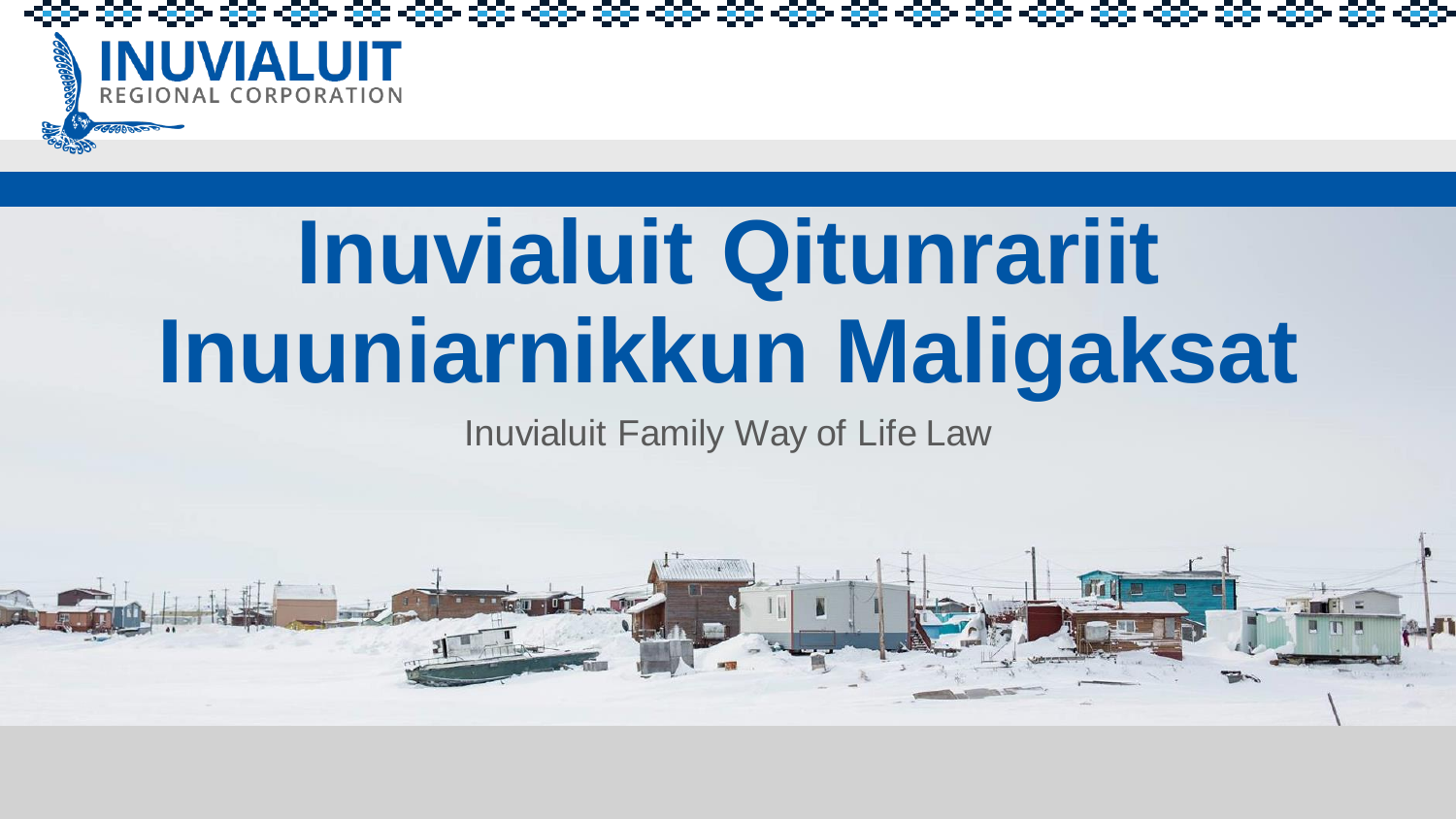### **What does the Law do?**

- Implements the **Inherent Rights** of Inuvialuit to govern Inuvialuit children, youth, and families, as established in UNDRIP and Bill C-92
- Uses specific feedback heard during **consultation with communities** over the past year
- Establishes a **new organization**  Inuvialuit Qitunrariit Inuuniarnikkun Maligaksat –to lead this work
- Title developed by Elders representing all dialects

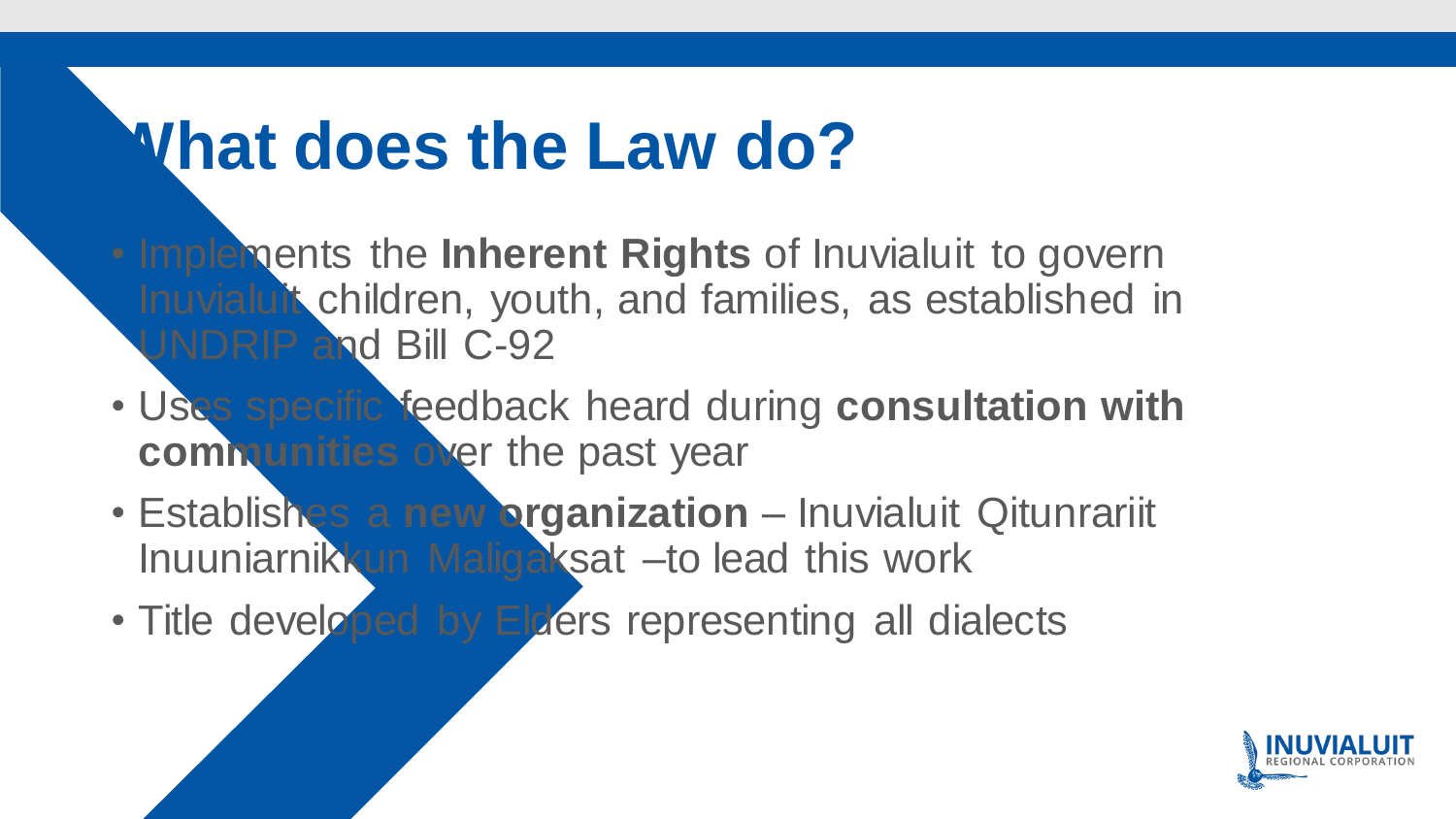### **How We Got Here – Feedback and Consultation**

- **2018/2019**: IRC participates in co-development of Bill C-92
- **April 2020**: IRC notifies Canada it plans to begin working on law, secures funding for work. Board mandates staff to begin work
	- **January 2021**: IRC hires law firm for drafting work; initial work on scoping, policy options
- **March 2021**: Community Tour to all ISR Communities
- **April-August 2021**: Drafting of legislation (OKT) with staff review
- **August 2021:** Board review of draft
- **September 2021**: Community Tour (additional round to all ISR Communities)
- **November 2021**: Law put before IRC Board of Directors
- January 2022: Negotiations for coordination and fiscal agreement with Canada and territorial governments
- **November 2022**: **Law in full effect**

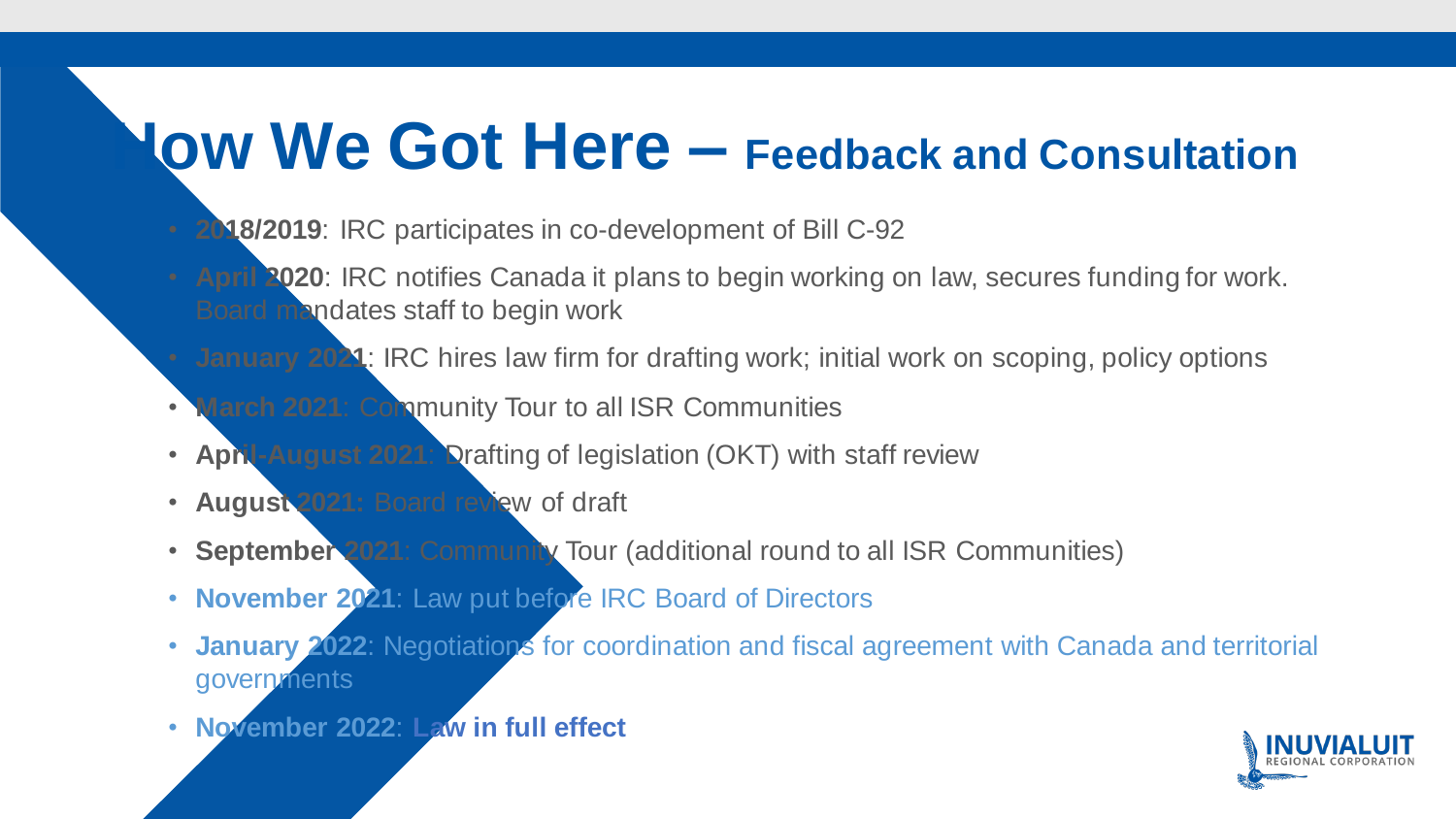### **Principles**

- The content and focus of the Law was built on **what we heard**  in the Community tours.
- Based on Community priorities, the law has **4 key principles**:
	- 1. Cultural Continuity and keeping children in community
	- 2. Enhancing Supports to families
	- 3. Enhanced Access to and sharing of Information
	- 4. Growing inuvialuit jurisdiction based on Inuvialuit time lines

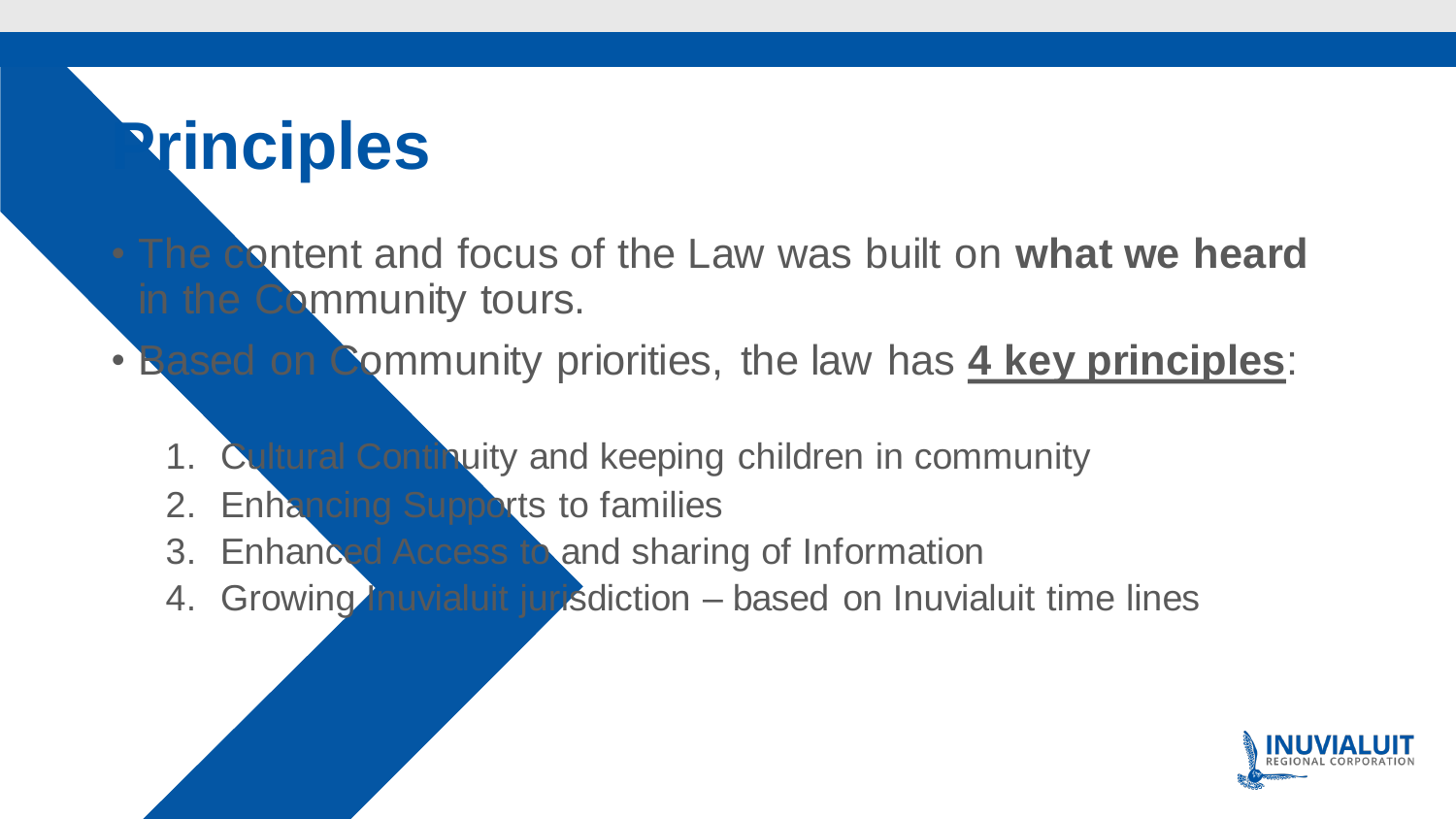# **Cultural Continuity and keeping children in community**

#### • **What we heard**:

- Inuvialuit Children must always be **connected to their culture**, no matter where they live
- Inuvialuit children must be **kept in their community,** and in the region as much as possible

#### • **How the law does this**:

- Defining the "Best Interests of the Child" to include cultural connection (Section 10)
- Setting **specific standards** for Cultural Continuity (Sections 11 & 12)
- Requiring that NTHSSA make **maximum effort** to ensure children living in a Inuvialuit Community must remain living in that community
- Children living outside the ISR must be kept connected to the ISR as much as possible

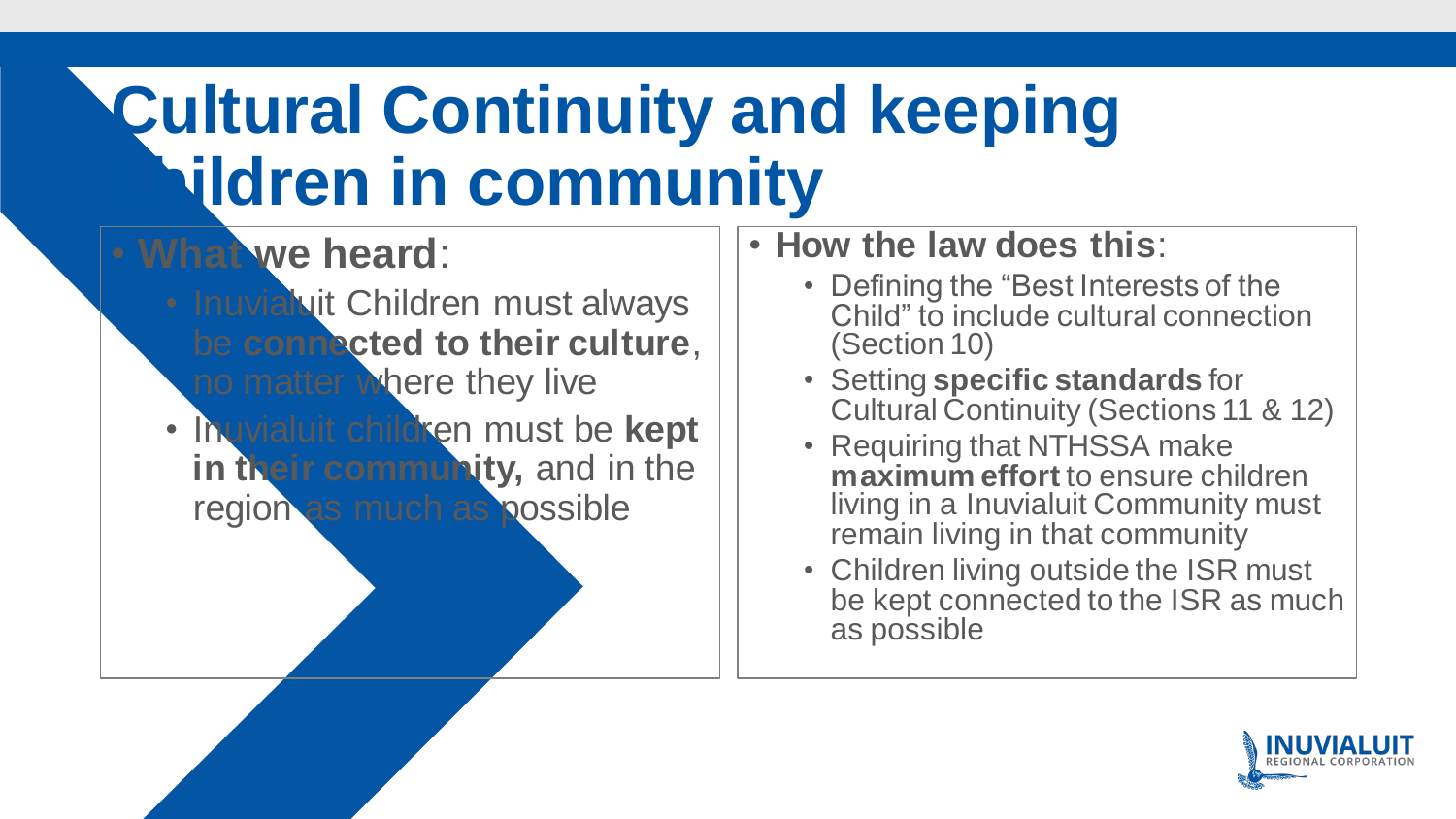# **Enhancing Support to Families**

#### • **What we heard** • Families need additional supports, and these supports should focus on **keeping families healthy** instead of only getting involved when something goes wrong.

#### • **How the law does this**:

- Existing services to Inuvialuit **must continue** (Section 9)
- IRC and Maligaksat must be involved in child protection cases as **early as possible** to ensure family support (Section 33)

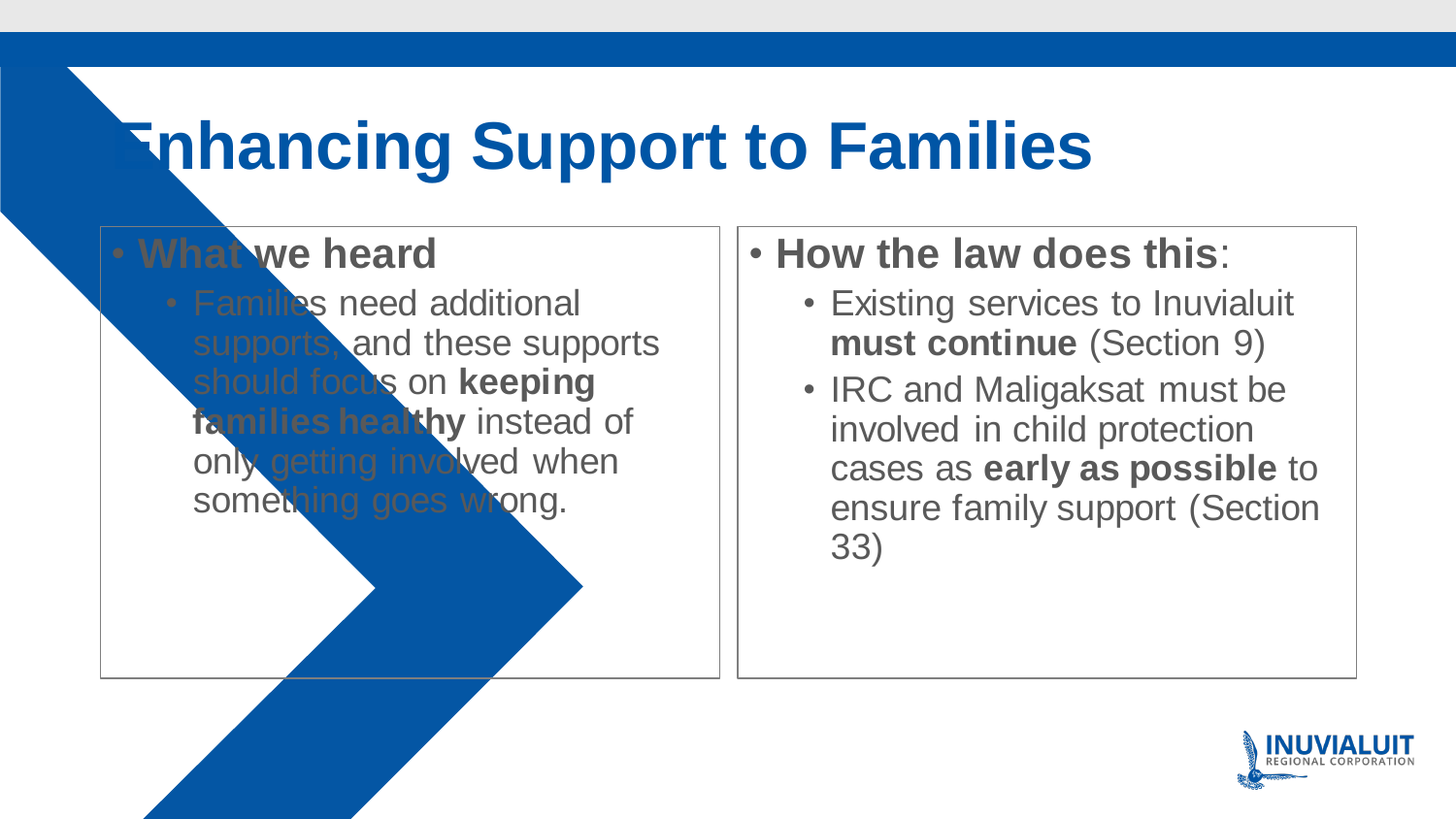# **Information Sharing**



#### • **How the law does this**

- Maligaksat has the right to receive any information about the Inuvialuit children and youth receiving Child Welfare services (Section 19)
- This information must generally provided with **7 days** for information about individuals, and 30 days for collective data (Section 21(d))
- This includes information about files that are closed (Section 86)

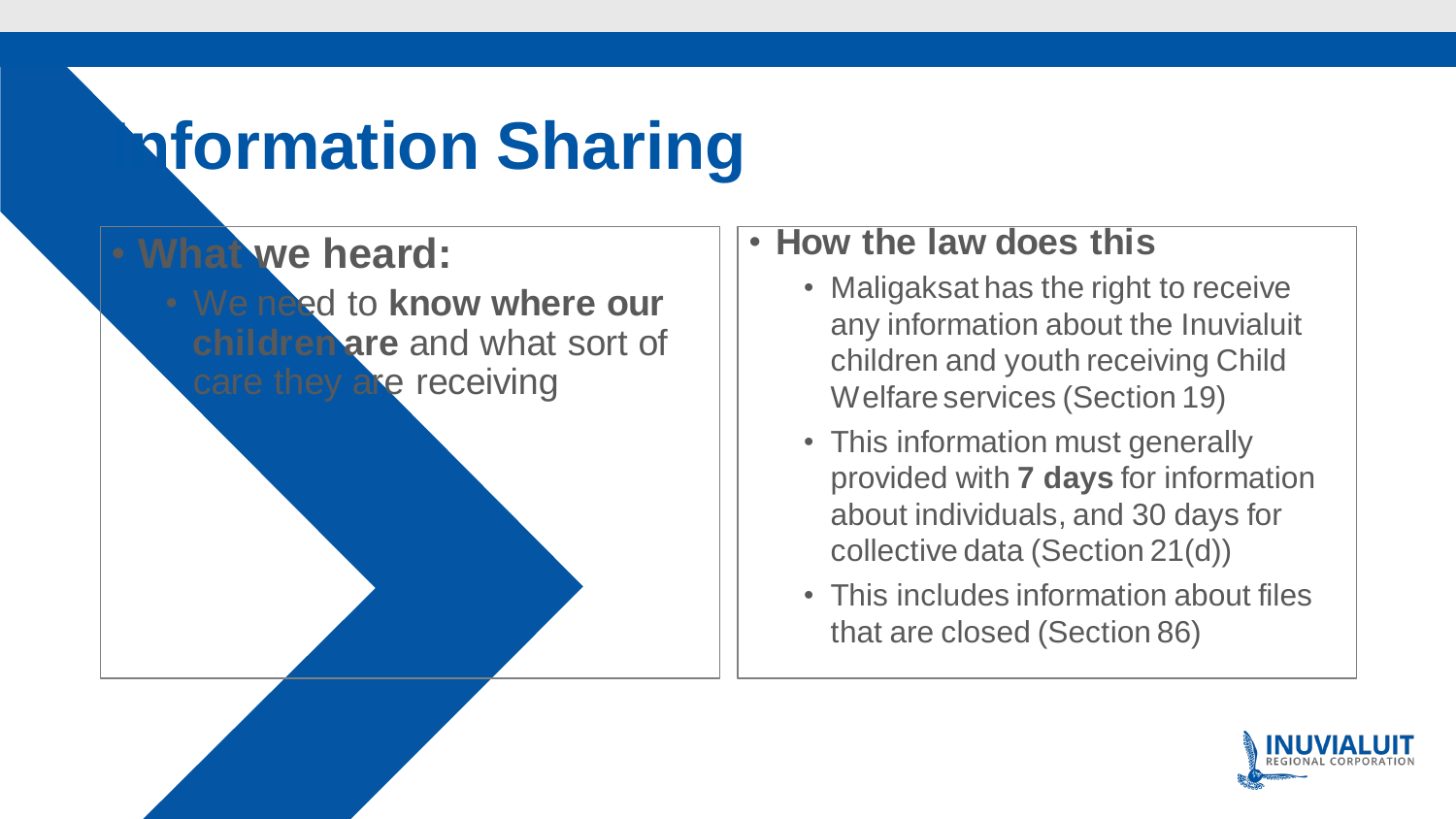# **Growing Inuvialuit jurisdiction**



#### • **How the law does this**:

- Allows IRC to create regulations to easily expand Inuvialuit jurisdiction in the future (Sections 74-79)
- This law applies everywhere (Section 4)

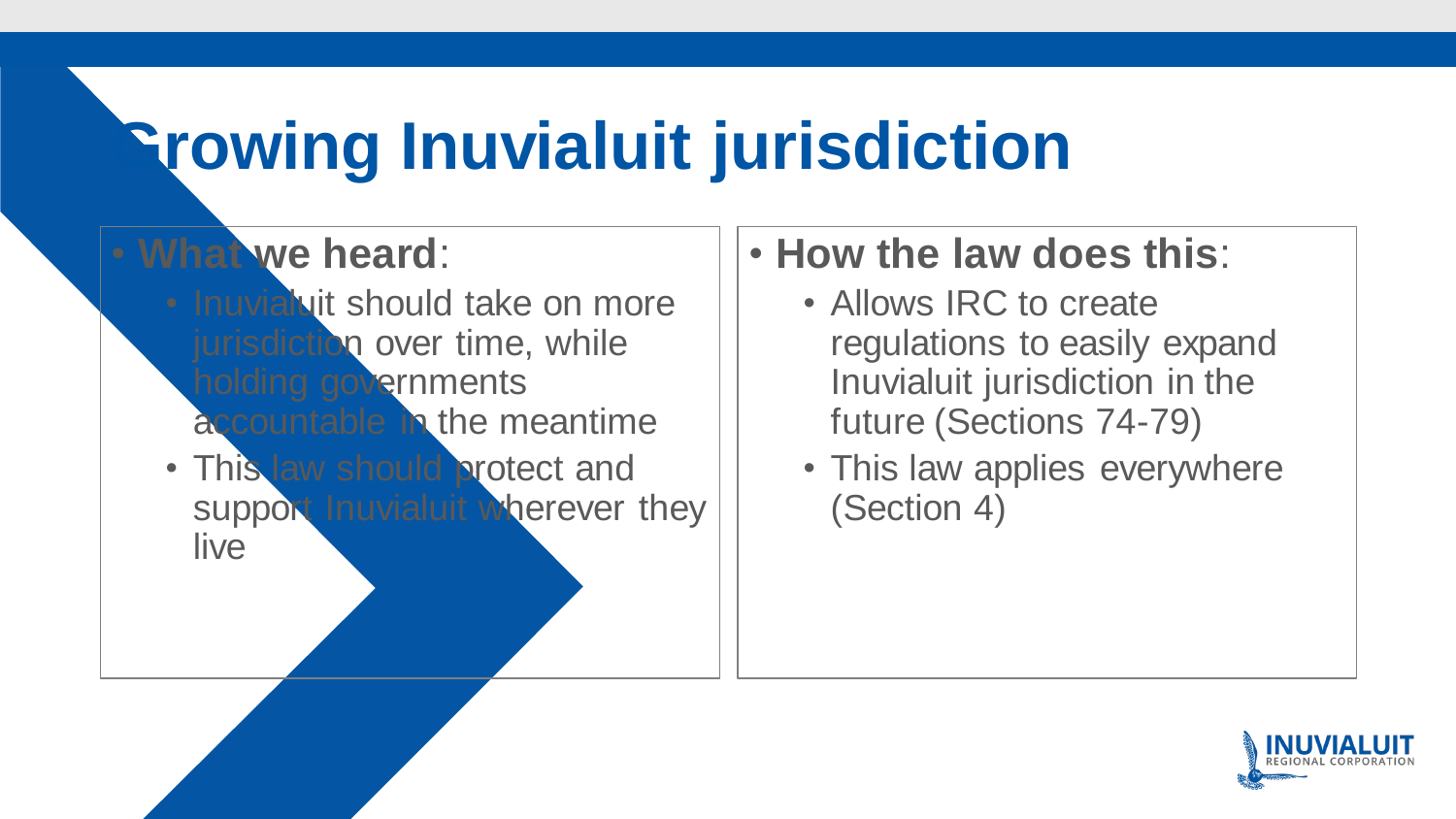### **Next steps**

- IRC will **immediately serve notice** to the Governments of Canada, NWT, and the Yukon that it has passed a law and wishes to develop coordination and fiscal acreements
- The coordination agreement will be with all three governments. This is about **implementing the law**, not negotiating Inuvialuit jurisdiction
- The fiscal agreement will be to fund implementation. This will be mostly with the Government of Canada
- There is a **one year time limit** on these negotiations, unless you choose to extend it. If there is no agreement by then, this law can apply anyway.